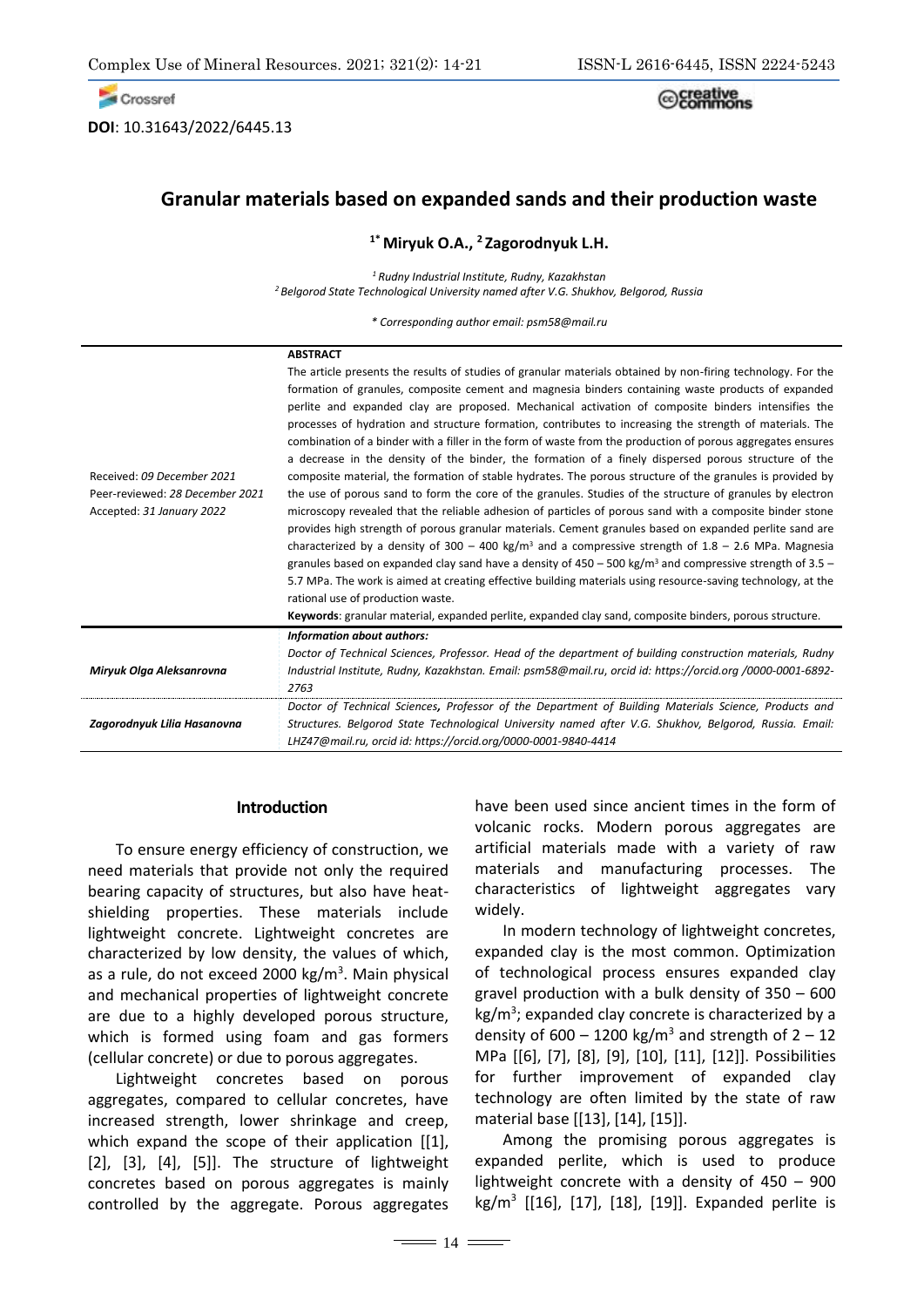distributed mainly in regions where aggregates are produced. When producing porous aggregates, waste is generated at various stages of technological process; chemical and disperse composition of which depends on the conditions of formation. The problem of rational use of such waste remains relevant.

Along with porous firing concrete aggregates, granular materials which are made without the use of high-temperature technological processes have become widespread [[20], [21]]. Unfired porous aggregates favorably differ in reduced cost due to exclusion of an energy-intensive process. Non-firing porous aggregates are obtained by hardening granular raw mixtures, which include a binder and components that provide pores formation. The variety of components of the raw mix provides extensive raw material base for granular materials production. The growth of requirements for construction and technical properties of lightweight concretes necessitates the improvement of porous aggregates technology and expansion of the raw material base due to available sources.

The purpose of the work is to study influence of material composition of the raw mixture on formation and properties of unfired granules.

### **Experimental part**

To obtain granulated materials, raw mixtures consisting of a composite binder and porous particles were used. Composite binders were prepared on the basis of Portland cement and production wastes of expanded perlite sand, caustic magnesite and expanded clay production wastes. Expanded perlite sand (cement mixes) and expanded clay sand (magnesia mixes) served as porous particles for granulated raw mixes.

The main characteristics of Portland cement CEM I 42.5N (GOST 31108 – 2016): specific surface 330  $\pm$  10 m<sup>2</sup>/kg, initial setting time is 1 hour and 40 minutes, time of final setting is 3 hours, activity is 26 MPa at the age of 2 days.

Caustic magnesite PMK – 75 brand contains 75 – 80% of MgO, is characterized by specific surface of 300  $\pm$  10 m<sup>2</sup>/kg, initial setting time is 25 minutes, time of final setting is 2 hours 10 minutes, compressive strength at the age of 2 days is 34 MPa, at the age of 28 days – 52 MPa.

Expanded perlite production waste is a dispersed material with an average particle size of 0.1 - 1.2 mm («Oskolsnab» JSC, Stary Oskol) Chemical composition of waste, wt. %:  $SiO_2 - 75$ ;  $Al_2O_3 - 12.5$ ; Fe<sub>2</sub>O<sub>3</sub> – 0.7; CaO – 1.6; MgO – 0.6;  $(K_2O + Na_2O) - 4.6$ ; others  $-5.0$ .

Wastes of expanded clay production are mainly represented by particles of 0.2 – 1.0 mm (Ust-Kamenogorsk expanded clay plant). Chemical composition of waste, wt.%:  $SiO_2 - 67.5$ ;  $Al_2O_3 -$ 10.8; Fe<sub>2</sub>O<sub>3</sub> - 5.7; CaO - 5.4; MgO - 2.3;  $(K_2O + Na_2O) - 4.5$ ; others  $- 3.8$ .

Expanded perlite sand is a granular material with a particle size of up to 5 mm, obtained by thermal treatment of crushed perlite, a volcanic rock. The bulk density of expanded perlite sand is  $75 - 500$  kg/m<sup>3</sup>. In this work, expanded perlite sand with a fraction of 0.16 – 1.25 mm and a bulk density of 200  $\pm$  10 kg/m<sup>3</sup> was used.

Expanded clay sand is a granular mass of particles 0-5 mm in size, obtained by crushing Keramzite grains. Bulk density is  $500 - 650$  kg/m<sup>3</sup>. In the experiments, particles of expanded clay sand with a fraction of  $0.16 - 1.25$  mm with a bulk density of  $510 \pm 10$  kg/m<sup>3</sup> were used.

Composite binders were being obtained by mechanical activation of a mixture of the original binder with waste products after porous filler production in «E-max» activator mill during 30 minutes. The specific surface area of the binders was evaluated using a photosedimentometer.

Water (cement mixtures) and magnesium chloride solution with a density of 1230 kg/m<sup>3</sup> (magnesia mixtures) were used to mix the molding masses.

Granules were molded on a drum-type laboratory unit. Rotation of the metal drum ensured pelletization of raw mixtures loaded into the unit. Presence of a restrictive mechanism prevented materials from sticking to the walls of the drum. The method of granules forming as follows: particles of porous sand with a part of mixing agent were placed in a pre-installed unit; then the composite binder was poured. After 2 minutes of rotation of the drum unit, the remaining amount of mixing agent and composite binder was added. Rotation of the granulating unit for 10 min ensured the formation of a dense shell on the surface of granules.

Raw mixture granulation includes the processes of wet rolling of a composite binder onto porous sand grains until raw pellets are formed.

Adjusting the duration allows you to get spherical granules with a size of  $5 - 15$  mm.

The mode of hardening of raw granules was settled taking into account the nature of binders hardening. Cement granules hardened in the air-humid environment, magnesia granules in air,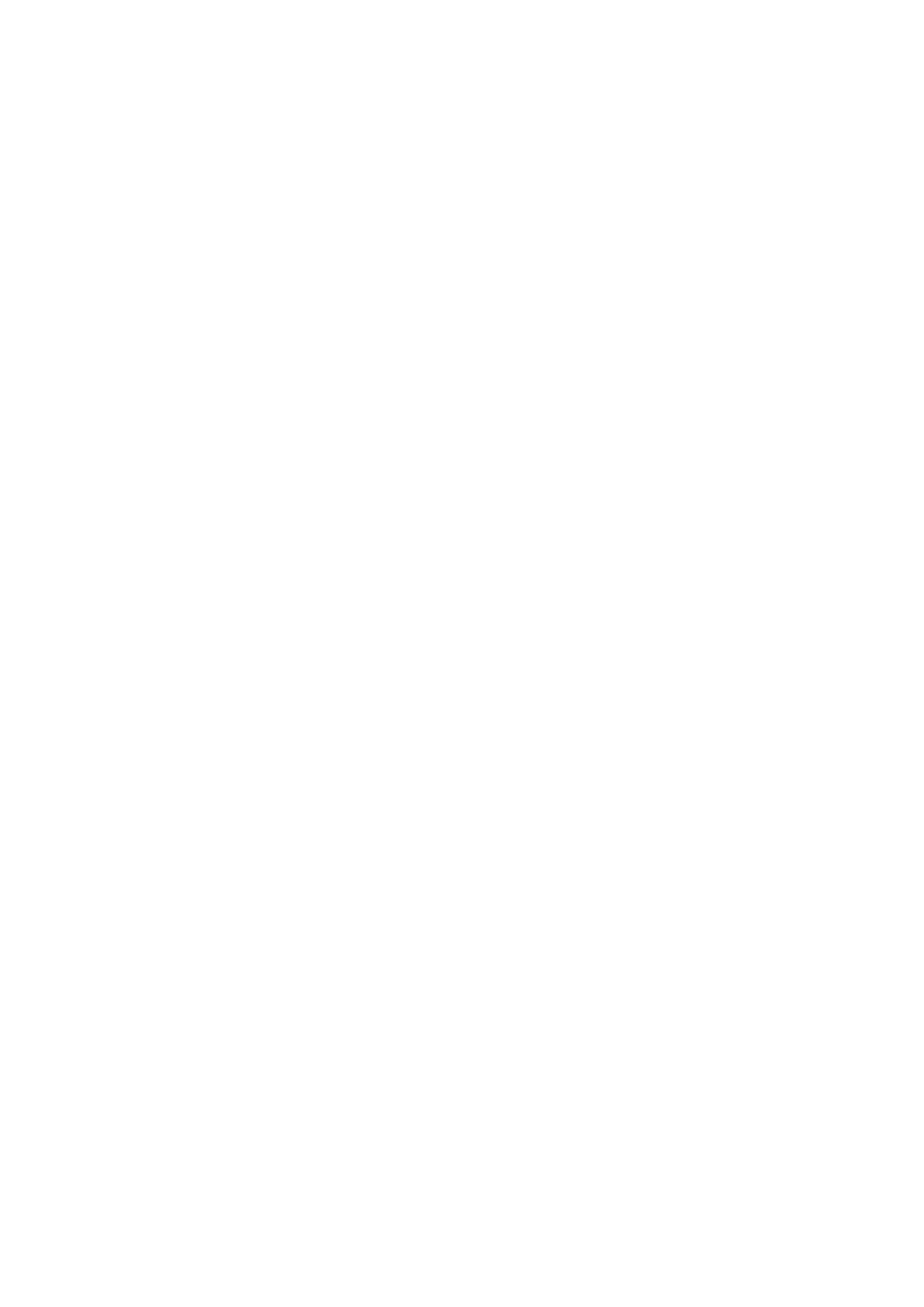### DOI 10.31643/2022/6445.13

# Granular materials based on expanded sands and their production waste

<sup>1</sup>\* Miryuk O.A., <sup>2</sup> Zagorodnyuk LH.

<sup>1</sup> Rudny Industrial InstituteRudny Kazakhstan

<sup>2</sup>Belgorod State Technological University named after V.G. Shukhov, Belgorod, Russia

\* Corresponding author emailsm58@mail.ru

|                                                                                       | <b>ABSTRACT</b>                                                                                                                                                                                                                                                                                                                                                                                                                                                                                                                                                                                                                                                                                                                                                                                                                                                                                                                                                                                                                                                                                                                                                                                                                                                                                                                                                                                                                                                                                                                           |
|---------------------------------------------------------------------------------------|-------------------------------------------------------------------------------------------------------------------------------------------------------------------------------------------------------------------------------------------------------------------------------------------------------------------------------------------------------------------------------------------------------------------------------------------------------------------------------------------------------------------------------------------------------------------------------------------------------------------------------------------------------------------------------------------------------------------------------------------------------------------------------------------------------------------------------------------------------------------------------------------------------------------------------------------------------------------------------------------------------------------------------------------------------------------------------------------------------------------------------------------------------------------------------------------------------------------------------------------------------------------------------------------------------------------------------------------------------------------------------------------------------------------------------------------------------------------------------------------------------------------------------------------|
| Received09 December 2021<br>Peerreviewed 28 December 2021<br>Accepted 31 January 2022 | The article presents the results of studies of granular materials obtained brining technology. For the<br>formation of granules, composite cement and magnesia binders containing waste products of exp<br>perlite and expanded ay are proposed. Mechanical activation of composite binders intensifies<br>processes of hydration and structure formation, contributes to increasing the strength of materials<br>combination of a binder with a filler in the form of waste from the prodion of porous aggregates ensure<br>a decrease in the density of the binder, the formation of a finely dispersed porous structure o<br>composite material, the formation of stable hydrates. The porous structure of the granules is provid<br>the use of poous sand to form the core of the granules. Studies of the structure of granules by ele<br>microscopy revealed that the reliable adhesion of particles of porous sand with a composite binder<br>provides high strength of porous granular materials. Cengranules based on expanded perlite sand a<br>characterized by a density of 300400 kg/m <sup>3</sup> and a compressive strength of 1.82.6 MPa. Magnesia<br>granules based on expanded clay sand have a density of $850 \text{ kg/m}^3$ and compressive strength of 3.5<br>5.7 MPa. The work is aimed at creating effective building materials using ressaring technology, at the<br>rational use of production waste.<br>Keywords: granular material, expanded perlite, expanded clay sand, composite binders, porous structu |
| Miryuk Olga Aeksanrovna                                                               | Information about authors:<br>Doctor of Technical Sciences, Professiend of the department of building construction materialsuchy<br>Industrial Institute Rudny, Kazakhstafimail: psm58@mail.ruorcid id:https://orcid.org/0000-0001-6892-<br>2763                                                                                                                                                                                                                                                                                                                                                                                                                                                                                                                                                                                                                                                                                                                                                                                                                                                                                                                                                                                                                                                                                                                                                                                                                                                                                          |
| ZagorodnyukLilia Hasanovna                                                            | Doctor of Technical Science Stofessor of the Department of Building Materials Science, Products<br>Structures. Belgorod State Technological University named after V.G. Shukhov, BelgorodERatsi<br>LHZ47@mail.ruorcid id:https://orcid.org/00000001-98404414                                                                                                                                                                                                                                                                                                                                                                                                                                                                                                                                                                                                                                                                                                                                                                                                                                                                                                                                                                                                                                                                                                                                                                                                                                                                              |

### **Introduction**

have been used since ancient times in the form of volcanic rocks. Modern porous aggregates are artificial materials madewith a variety of raw To ensure energy efficiency of constructione need materials that provide not only the required materials and mantacturing processes. The bearing capacity of structures, but also have heatcharacteristics of lightweight aggregates vary

shielding properties. These materials includewidely. lightweight concrete. Lightweight concretes are In modern technology of lightweight concrete expanded clay is the most common. Optimization characterized by low density, the value of which. as a rule, do not exceed 2000 kg/nMain physical of technological process ensures expanded clay and mechanical properties of lightweight concretegravel production with a bulklensity of 350t 600 are due to a highly developed porous structure, kg/m<sup>3</sup>; expanded clay concrete is characterized by a which is formed using foam and gas formersdensity of 600t 1200 kg/m<sup>3</sup> and strength of 2t 12 MPa [[6], [7], [8], [9], [10], [11], [12]]. Bssibilities (cellular concrete) or duto porous aggregates.

Lightweight concretes based on porousfor further improvement of expanded clay aggregates, compared to cellular concretes, haveechnology are often limited byhe state of raw increased strength, lower shrinkage and creepmaterial base[13], [14], [15]] Among the promising porous aggregates is which expand the scope of their application in [2], [3], [4], [5]]. The structure of lightweight expanded perlite, which is used to produce concretes based on porous aggregates is mainly lightweight concrete with a density of 450 900 controlled by the aggregate. Porous aggregate \$9/m<sup>3</sup> [[16], [17], [18], [19]]. Expanded perlite is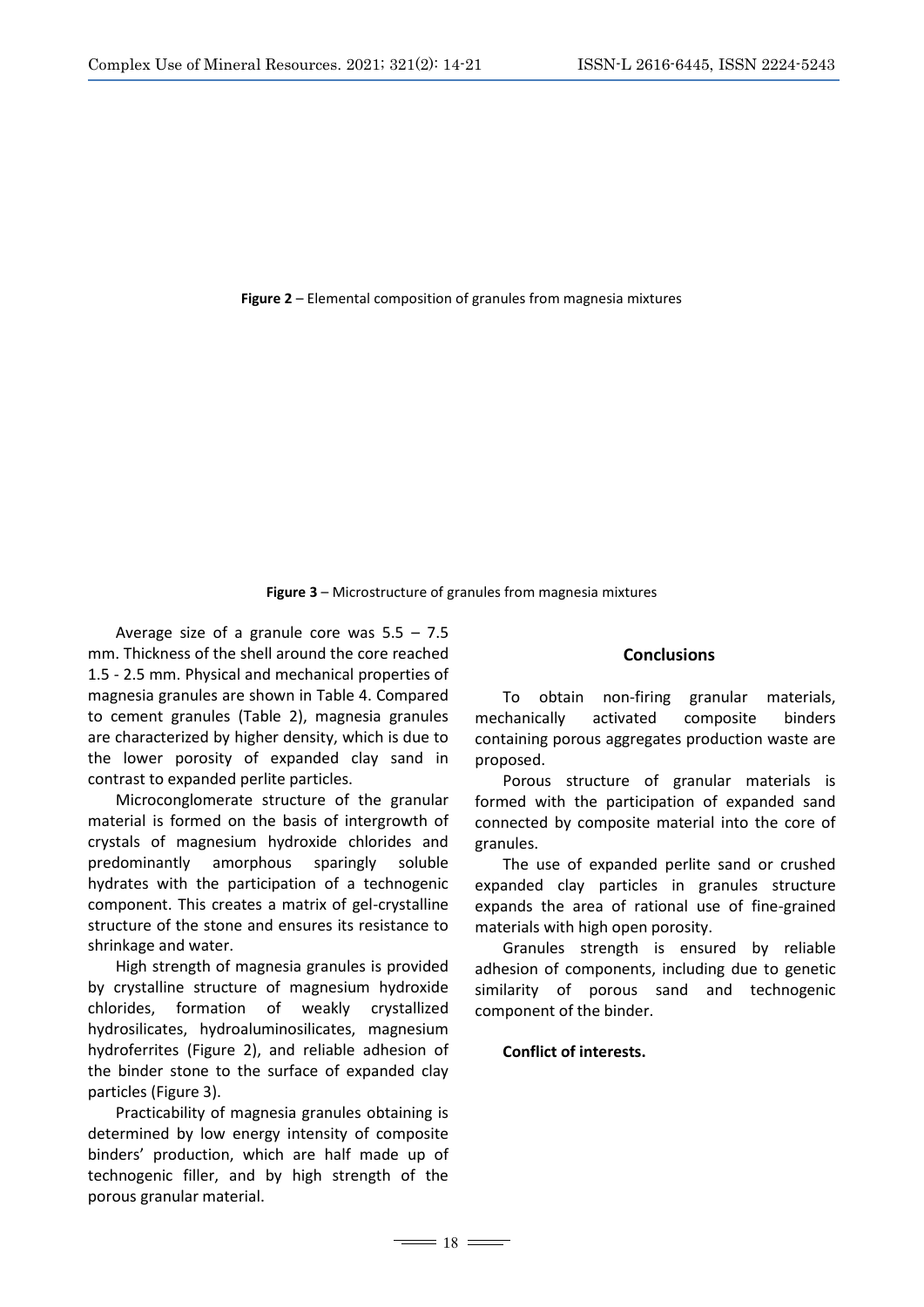**Cite this article as:** Miryuk OA, Zagorodnyuk LH. Granular materials based on expanded sands and their production waste. Kompleksnoe Ispol'zovanie Mineral'nogo Syr'a = Complex Use of Mineral Resources. 2022;321(2):14-21. <https://doi.org/10.31643/2022/6445.13>

## **Қопсыған құмдар және олардың өндіру қалдықтарының негізінде алынған түйіршіктелген материалдар**

**<sup>1</sup>Мирюк О.А., <sup>2</sup>Загороднюк Л.Х.**

*<sup>1</sup>Рудный индустриялық институты, Рудный, Қазақстан <sup>2</sup> В.Г. Шухов атындағы Белгород мемлекеттік технологиялық университеті, Белгород, Ресей*

|                                      | <b>ТҮЙІНДЕМЕ</b>                                                                                                                                                                                                                                                                                      |
|--------------------------------------|-------------------------------------------------------------------------------------------------------------------------------------------------------------------------------------------------------------------------------------------------------------------------------------------------------|
|                                      | Мақалада күйдірілмейтін технология бойынша алынған түйіршіктелген материалдарды                                                                                                                                                                                                                       |
|                                      | зерттеу нәтижелері келтірілген. Түйіршіктерді қалыптастыру үшін құрамында қопсыған перлит                                                                                                                                                                                                             |
|                                      | пен керамзит өндірісінің қалдықтары бар композициялық цементті және магнезиалды тұтқыр                                                                                                                                                                                                                |
|                                      | заттар ұсынылады. Композициялық тұтқыр заттардың механикалық белсендірілуі гидратация                                                                                                                                                                                                                 |
| Мақала келді: 09 желтоқсан 2021      | және құрылымды қалыптастыру процестерін күшейтеді, материалдардың беріктігін арттыруға                                                                                                                                                                                                                |
| Сараптамадан өтті: 28 желтоқсан 2021 | көмектеседі. Кеуекті агрегаттар өндірісінің қалдықтары түріндегі тұтқыр заттың толтырғышпен                                                                                                                                                                                                           |
| Қабылданды: 31 қаңтар 2022           | бірігуі тұтқыр заттың тығыздығының төмендеуін, композициялық материалдың ұсақ дисперсті                                                                                                                                                                                                               |
|                                      | кеуекті құрылымының қалыптасуын және тұрақты гидраттардың пайда болуын қамтамасыз                                                                                                                                                                                                                     |
|                                      | етеді. Түйіршіктердің кеуекті құрылымы түйіршіктердің ядросын қалыптастыратын кеуекті                                                                                                                                                                                                                 |
|                                      | құмды қолдану арқылы қамтамасыз етіледі. Түйіршіктердің құрылымын электронды                                                                                                                                                                                                                          |
|                                      | микроскопия әдісімен зерттеу арқылы кеуекті құм бөлшектерінің композициялық                                                                                                                                                                                                                           |
|                                      | байланыстырғышының таспен берік тұтасуы кеуекті түйіршікті материалдардың жоғары                                                                                                                                                                                                                      |
|                                      | беріктігін қамтамасыз ететіндігін анықталды. Қопсыған перлит құмына негізделген цемент                                                                                                                                                                                                                |
|                                      | түйіршіктерінің тығыздығы 300 – 400 кг/м <sup>3</sup> және сығылу күші 1,8 – 2,6 МПа болады. Керамзит                                                                                                                                                                                                 |
|                                      | құмына негізделген магнезия түйіршіктерінің тығыздығы 450 – 500 кг/м <sup>3</sup> және беріктігі 3,5–5,7                                                                                                                                                                                              |
|                                      | МПа құрайды. Бұл жұмыс ресурс үнемдейтін технологияны пайдалана отырып, тиімді құрылыс                                                                                                                                                                                                                |
|                                      | материалдарын жасауға, өндіріс қалдықтарын ұтымды пайдалануға бағытталған.                                                                                                                                                                                                                            |
|                                      | Түйін сөздер: түйіршікті материал, қопсыған перлит, керамзит құмы, композициялық тұтқыр                                                                                                                                                                                                               |
|                                      | зат, кеуекті құрылым.                                                                                                                                                                                                                                                                                 |
|                                      | Авторлар туралы ақпарат:                                                                                                                                                                                                                                                                              |
|                                      | Техника ғылымдарының докторы, профессор. Құрылыс және құрылыстық материал тану                                                                                                                                                                                                                        |
| Мирюк Ольга Александровна            | кафедрасының меңгерушісі, Рудный индустриялық институты, Рудный, Қазақстан. ЕтаіІ:                                                                                                                                                                                                                    |
|                                      | psm58@mail.ru, orcid id: https://orcid.org /0000-0001-6892-2763                                                                                                                                                                                                                                       |
| Загороднюк Лилия Хасановна           | ғылымдарының докторы. Құрылыстық материалтану,<br>Техника<br>бvйымдар<br>мен                                                                                                                                                                                                                          |
|                                      | конструкциялар кафедрасының профессоры. В.Г. Шухов атындағы Белгород мемлекеттік                                                                                                                                                                                                                      |
|                                      | $\mathbf{r}$ , and the contract of $\mathbf{r}$ , and $\mathbf{r}$ are $\mathbf{r}$ , $\mathbf{r}$ , $\mathbf{r}$ , $\mathbf{r}$ , $\mathbf{r}$ , $\mathbf{r}$ , $\mathbf{r}$ , $\mathbf{r}$ , $\mathbf{r}$ , $\mathbf{r}$ , $\mathbf{r}$ , $\mathbf{r}$ , $\mathbf{r}$ , $\mathbf{r}$ , $\mathbf{r}$ |

## **Гранулированные материалы на основе вспученных песков и отходов их производства**

*<https://orcid.org/0000-0001-9840-4414>*

#### **<sup>1</sup>Мирюк О.А., <sup>2</sup>Загороднюк Л.Х.**

*<sup>1</sup> Рудненский индустриальный институт, Рудный, Казахстан <sup>2</sup>Белгородский государственный технологический университет имени В.Г. Шухова, Белгород, Россия*

#### **АННОТАЦИЯ**

В статье приведены результаты исследований гранулированных материалов, полученных по безобжиговой технологии. Для формирования гранул предложены композиционные цементные и магнезиальные вяжущие вещества, содержащие отходы производства вспученного перлита и керамзита. Механическая активация композиционных вяжущих интенсифицирует процессы гидратации и структурообразования, способствует повышению прочности материалов. Сочетание вяжущего с наполнителем в виде отходов производства пористых заполнителей обеспечивает

*технологиялық университеті, Белгород, Ресей. Email: [LHZ47@mail.ru,](mailto:LHZ47@mail.ru) orcid id:*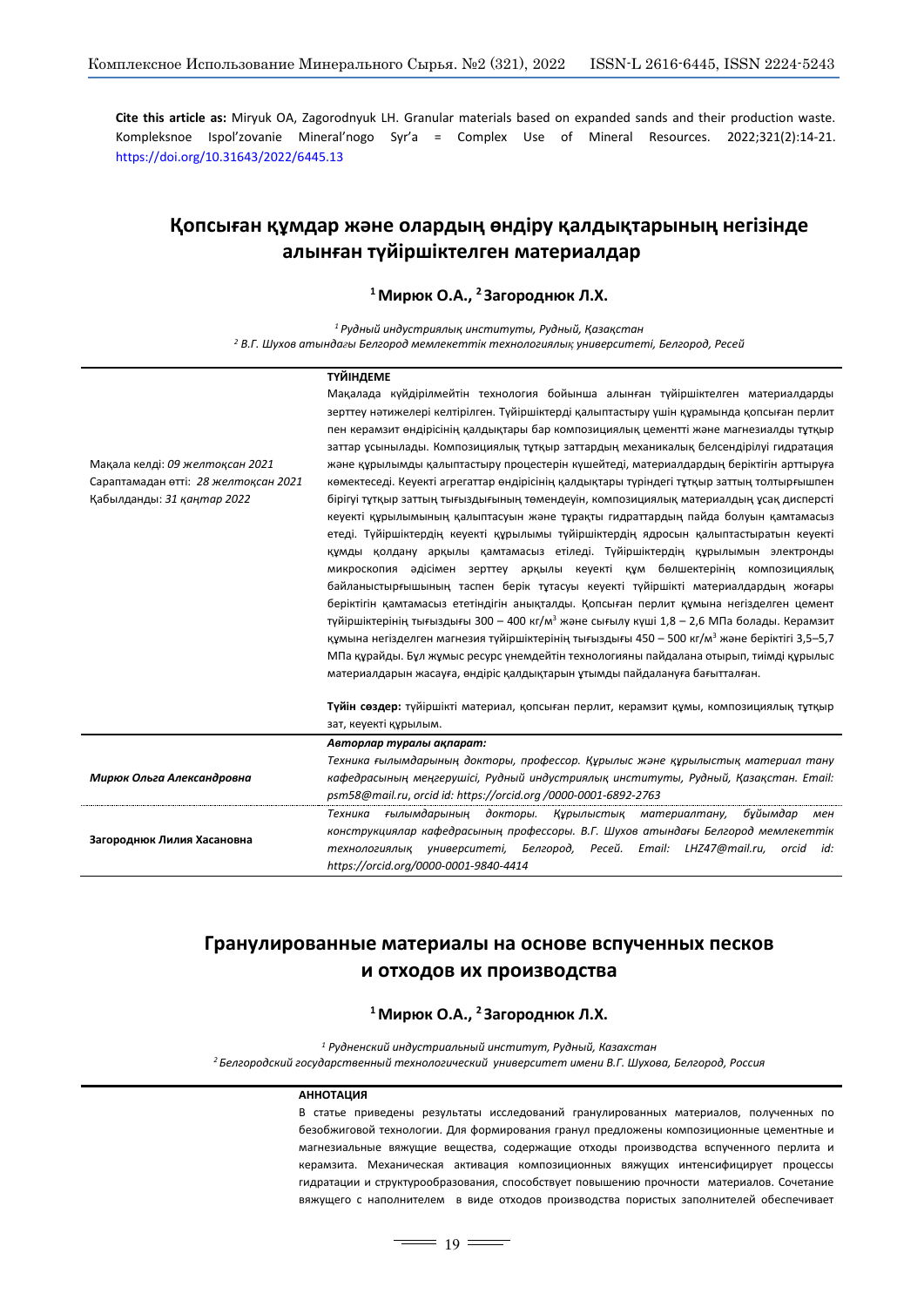| Поступила: 09 декабря 2021       | формирование мелкодисперсной пористой<br>вяжущего,<br>снижение<br>плотности<br>СТРУКТУРЫ                                                                                                                                                                                                                                                                                                                                                                                                                                                                                                                                                                                                                                                                                                                                                                                                   |
|----------------------------------|--------------------------------------------------------------------------------------------------------------------------------------------------------------------------------------------------------------------------------------------------------------------------------------------------------------------------------------------------------------------------------------------------------------------------------------------------------------------------------------------------------------------------------------------------------------------------------------------------------------------------------------------------------------------------------------------------------------------------------------------------------------------------------------------------------------------------------------------------------------------------------------------|
| Рецензирование: 28 декабря 2021  | композиционного материала, образование устойчивых гидратов. Пористая структура гранул                                                                                                                                                                                                                                                                                                                                                                                                                                                                                                                                                                                                                                                                                                                                                                                                      |
| Принята в печать: 31 января 2022 | использованием поризованного песка для образования<br>обеспечивается<br>ядра<br>гранул.<br>Исследованиями строения гранул методом электронной микроскопии выявлено, что надежное<br>сцепление частиц поризованного песка с камнем композиционного вяжущего обеспечивает<br>высокую прочность пористых гранулированных материалов. Цементные гранулы на основе<br>вспученного перлитового песка характеризуются плотностью 300 - 400 кг/м <sup>3</sup> и прочностью при<br>сжатии 1,8 – 2,6 МПа. Магнезиальные гранулы на основе керамзитового песка имеют плотность 450<br>- 500 кг/м <sup>3</sup> и прочность при сжатии 3,5 - 5,7 МПа. Работа направлена на создание эффективных<br>строительных материалов по ресурсосберегающей технологии, на рациональное использование<br>отходов производства.<br>Ключевые слова: гранулированный материал, вспученный перлит, керамзитовый песок, |
|                                  | композиционные вяжущие, пористая структура.                                                                                                                                                                                                                                                                                                                                                                                                                                                                                                                                                                                                                                                                                                                                                                                                                                                |
| Мирюк Ольга Александровна        | Информация об авторах:<br>Доктор технических наук, профессор. Заведующая кафедрой строительства и строительного<br>материаловедения. Рудненский индустриальный институт, Рудный, Казахстан. Етаіі:<br>psm58@mail.ru, orcid id: https://orcid.org /0000-0001-6892-2763                                                                                                                                                                                                                                                                                                                                                                                                                                                                                                                                                                                                                      |
| Загороднюк Лилия Хасановна       | Доктор технических наук. Профессор кафедры строительного материаловедения, изделий и<br>конструкций. Белгородский государственный технологический университет имени В.Г. Шухова,<br>Белгород, Россия. Email: LHZ47@mail.ru, orcid id: https://orcid.org/0000-0001-9840-4414                                                                                                                                                                                                                                                                                                                                                                                                                                                                                                                                                                                                                |

#### **References**

- [1] Kumar KN, Vijayan DS, Divahar R, Abirami R, Nivetha C. An experimental investigation on light-weight concrete blocks using vermiculite. Materials Today: Proceedings 2020;22(3):987–991[. https://doi.org/10.1016/j.matpr.2019.11.237](https://doi.org/10.1016/j.matpr.2019.11.237)
- [2] Min H-W, Kim S, Kim HS. Investigation on thermal and mechanical characteristics of concrete mixed with shape stabilized phase change material for mix design. Construction and Building Materials 2017;149:749–762. <https://doi.org/10.1016/j.conbuildmat.2017.05.176>
- [3] Xu B, Li Z. Paraffin/diatomite composite phase change material incorporated cement-based composite for thermal energy storage. Applied Energy 2013;105:229–237[. https://doi.org/10.1016/j.apenergy.2013.01.005](https://doi.org/10.1016/j.apenergy.2013.01.005)
- [4] Sangulova IB, Selyaev VP, Kuldeev EI, Nurlybaev RE, Orynbekov YS. Assessment of the influence of the structural characteristics of granular systems of microsilicon on the properties of thermal insulation materials. Kompleksnoe Ispol'zovanie Mineral'nogo Syr'a = Complex Use of Mineral Resources 2022;320(1):5–14. <https://doi.org/10.31643/2022/6445.01>
- [5] Devecioglu AG, Bicer Y. The effects of tragacanth addition on the thermal and mechanical properties of light weight concretes mixed with expanded clay. Periodica Polytechnica Civil Engineering 2016;60(1):45–50. <https://doi.org/10.3311/PPci.7984>
- [6] Borges A, Flores-Colen I, Brito J. Physical and mechanical performance of cement-based renders with different contents of fly ash, expanded cork granules and expanded clay. Construction and Building Materials 2018;191:535–543. <https://doi.org/10.1016/j.conbuildmat.2018.10.043>
- [7] Miryuk О, Fediuk R, Amran M. Foam Glass Crystalline Granular Material from a Polymineral Raw Mix. Crystals 2021;11: 1447.<https://doi.org/10.3390/cryst11121447>
- [8] Burbano-Garcia C, Hurtado A, Silva YF, Delvasto S, Araya-Letelier G. Utilization of waste engine oil for expanded clay aggregate production and assessment of its influence on lightweight concrete properties. Construction and Building Materials 2021;273:121677[. https://doi.org/10.1016/j.conbuildmat.2020.121677](https://doi.org/10.1016/j.conbuildmat.2020.121677)
- [9] Zhou J, Ji L, Gong C, Lu L, Cheng X. Ceramsite vegetated concrete with water and fertilizer conservation and light weight: Effect of w/c and fertilizer on basic physical performances of concrete and physiological characteristics of festuca arundinacea. Construction and Building Materials 2020;236(10):117785. <https://doi.org/10.1016/j.conbuildmat.2019.117785>
- [10] Gao H, Xia S, Chen F, Stuedlein AW, Li X, Wang Z, Shen Z, Chen X. Dynamic shear modulus and damping of cemented and uncemented lightweight expanded clay aggregate (LECA) at low strains. Soil Dynamics and Earthquake Engineering 2021;142:106555.<https://doi.org/10.1016/j.soildyn.2020.106555>
- [11] Sravya YL, Manoj T, Seshagiri RMV. Effect of temperature curing on lightweight expanded clay aggregate concrete. Materials Today: Proceedings 2021;38(5):3386–3391.<https://doi.org/10.1016/j.matpr.2020.10.568>
- [12] Roces E, Muñiz-Menéndez M, González-Galindo J, Estaire J. Lightweight expanded clay aggregate properties based on laboratory testing. Construction and Building Materials 2021;313:125486. <https://doi.org/10.1016/j.conbuildmat.2021.125486>
- [13] Bicer A. The effect of fly ash and pine tree resin on thermo-mechanical properties of concretes with expanded clay aggregates. Case Studies in Construction Materials 2021;15:e00624.<https://doi.org/10.1016/j.cscm.2021.e00624>
- [14] Angelin AF, Lintz RCC, Osório WR, Gachet LA. Evaluation of efficiency factor of a self-compacting lightweight concrete with rubber and expanded clay contents. Construction and Building Materials 2020;257:119573. <https://doi.org/10.1016/j.conbuildmat.2020.119573>